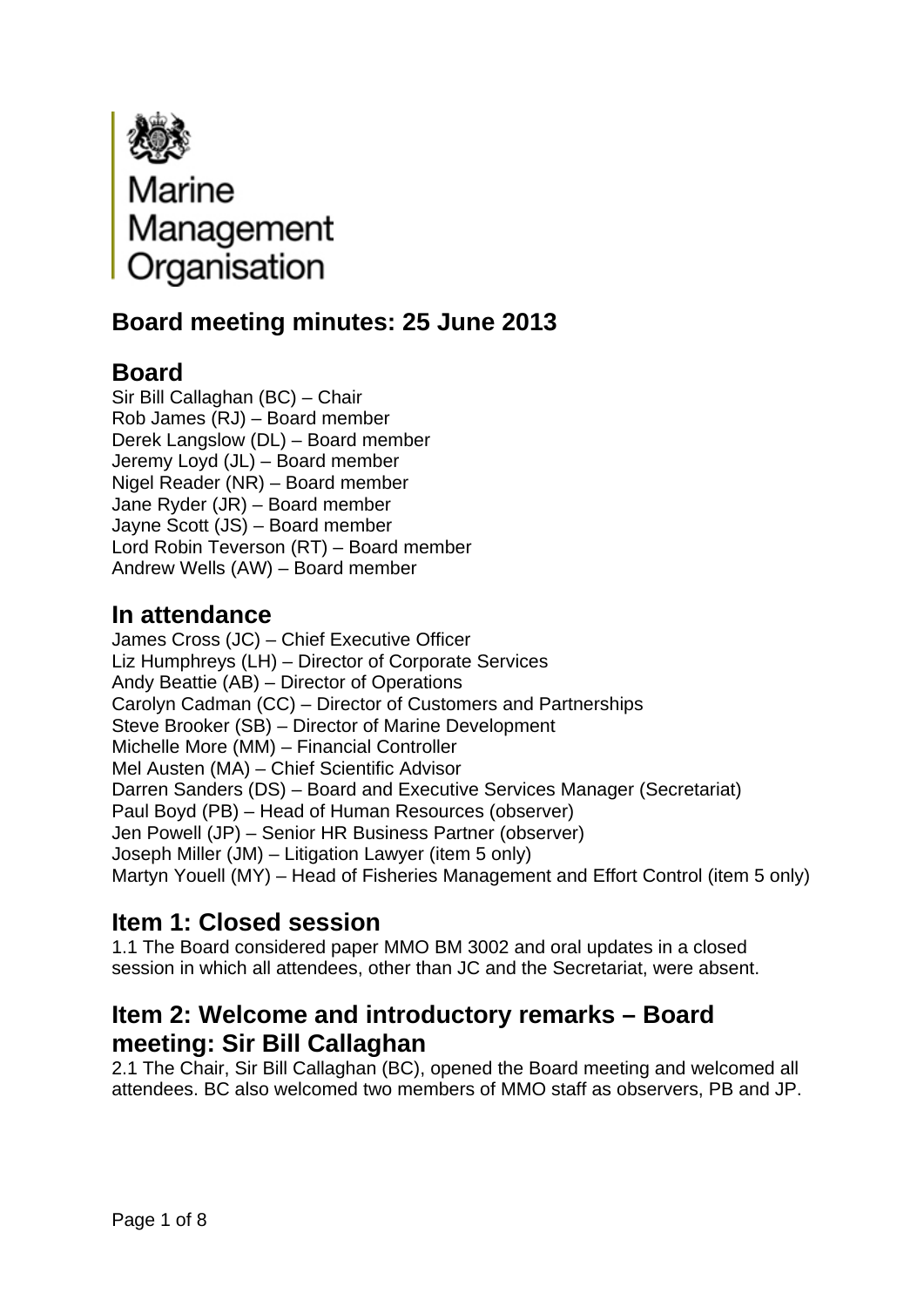### **Item 3: Declaration of interests**

3.1 JR declared that she will convene a new marine law sub-committee as part of her role of member of the Law Society of Scotland Law Reform Committee. BC noted the declared interest which was considered to be non-prejudicial and as such, all were invited to remain in the meeting and participate in discussions.

#### **Item 4: Minutes of the 17 April 2013 Board meeting and actions update**

4.1 With reference to the minute, NR informed the Board that reference to "audit" in item 5 was in respect of internal audit and offered a correction confirming that one internal audit report had been presented before the end of the financial year. The minutes from the 17 April 2013 Board meeting were agreed subject to a correction for the declared interest from JS in which she had declared appointment as a panel member for the Competition Commission and had separately been appointed by Welsh Government to review funding for teaching medical and dental students within the NHS.

4.2 The action list and updates provided within the actions update paper were noted by the Board. The Board noted that Chris Preston had been appointed as Head of Marine Planning and Sustainable Fisheries in the Department for Environment, Food and Rural Affairs (Defra).

### **Item 5: Delegation of fishing vessel licensing for vessels registered to ports in Wales**

5.1 JM and MY joined the meeting. JM presented to the Board a paper that provided background to and sought authorisation for the Executive to sign an agreement under section 83 of the Government of Wales Act 2006 between MMO and Welsh ministers. JM informed the Board that in May 2012, Minister Benyon signed a concordat between Defra and the relevant departments of the other UK devolved administrations. One of the intentions of this was that the responsibility for the licensing of vessels registered to ports in Wales, Scotland and Northern Ireland would fall to the devolved administrations of those territories. However, while the intention of the concordat was to pass the statutory power over, it was not possible to achieve this aim, at least in respect of Welsh vessels without passing primary or secondary legislation. JM informed the Board that legislation has passed some vessel licensing powers to the Welsh Government though Welsh vessels wishing to fish in English waters, other European member states' waters or the high seas, they must still come to the MMO for a licence.

5.2 JM advised that in order to give effect to the policy intent, MMO and Welsh government identified legal provisions allowing public bodies to 'contract-out' functions to the Welsh Government. To this end, a draft agreement under section 83 had been negotiated. The legal effect will be that Welsh ministers will be empowered to exercise the legal function of the MMO in licensing fishing vessels registered Welsh ports for all areas of the sea.

5.3 The Board discussed the proposal in detail with particular focus on risk and mitigation and were assured as to the quality of the proposal and the level of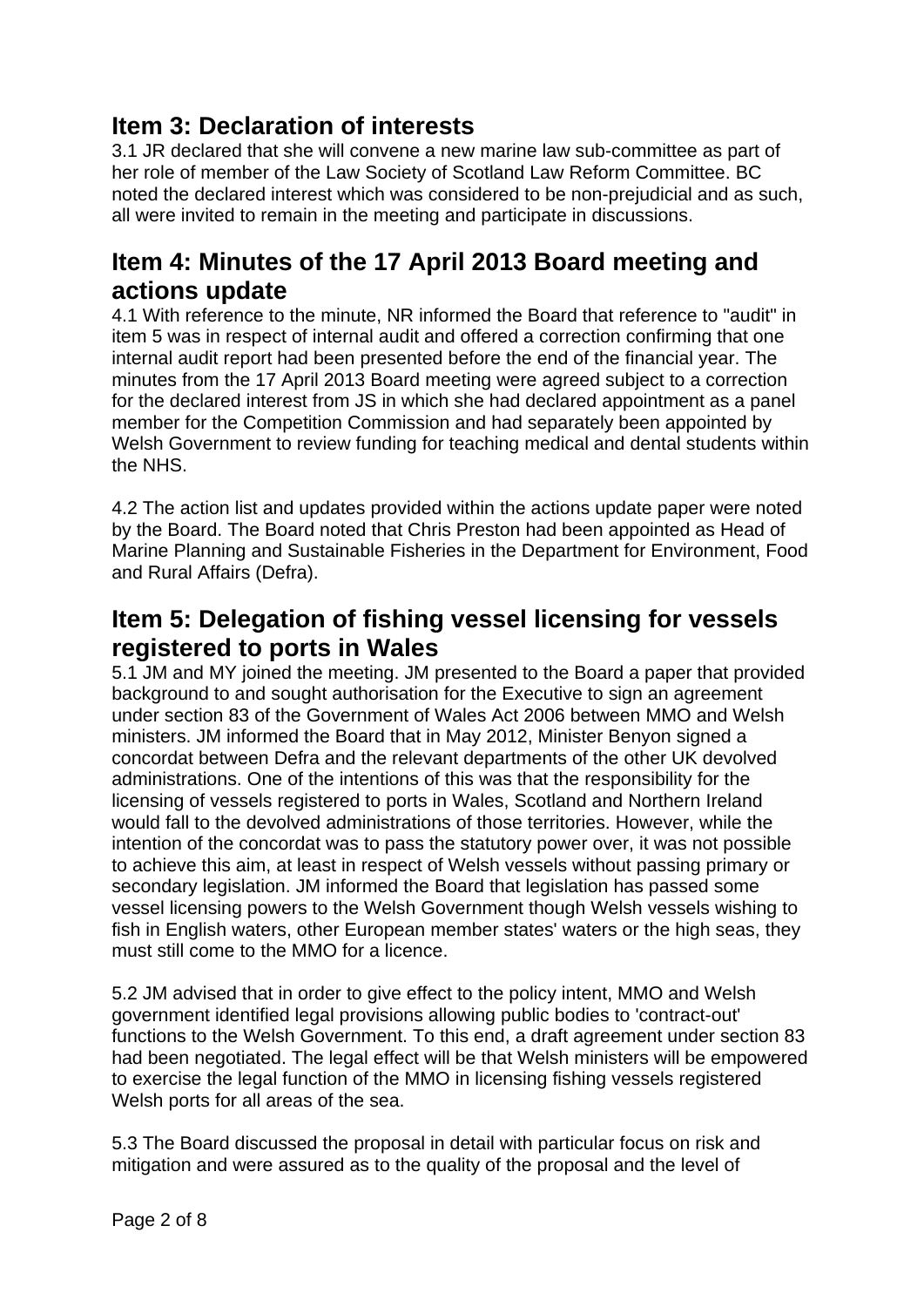monitoring and indemnity in place. The Board also noted that the proposed agreement is for a period of 12 months whilst a legislative solution remains preferable in the long term. The Board authorised the entering into the agreement as proposed and sought to review the agreement again in 12 months' time. The Board thanked MY and JM for presenting the paper.

## **Item 6: Audit and Risk Assurance Committee update**

6.1 NR presented to the Board the Audit and Risk Assurance Committee's (ARAC) third Annual Report. The Board welcomed the report and following discussion, it was agreed that the report could be tweaked to reflect more on building a greater profile to risk appetite and further embedding risk awareness into the MMO's routine governance and management. In addition, it was agreed that an annex recognising that the work of the ARAC requires the involvement staff from across the organisation, in addition to members and regular attendees, would be a worthwhile addition. NR agreed to implement the changes and that a revision will be circulated outside of committee for noting.

**Action: 24/01** –DS to circulate the revised ARAC Annual Report for noting.

6.2 NR provided the Board with an oral update reflecting activity at the 20 June 2013 ARAC meeting. The Board were advised that DS had led a workshop on information rights legislation – NR confirmed that the ARAC were assured as to compliance in this area and that organisational change will provide additional robustness. The Board noted that a final paper on this subject will be presented to the ARAC in September 2013. NR reflected on internal auditing confirming that procedures had been tightened to ensure improved delivery of the 13/14 Audit Plan and that the ARAC will consider progress further in September. The Board requested sight of the 13/14 Audit Plan in September.

**Action: 24/02** – LH to present the 13/14 Audit Plan to the Board in September 2013.

6.3 NR confirmed that in accordance with best practice, the ARAC met with the external and internal auditors in the absence of management to provide the opportunity to discuss any issues of a sensitive or confidential nature. NR informed the Board that no issues were discussed which had not been or could not be disclosed to management and that David Hakin, National Audit Office (NAO) Auditor, offered a positive opinion on the Financial Controller and the strength of the MMO Finance Team and welcomed the importance which the Accounting Officer manifestly attached to his role.

## **Item 7: Final accounts for 2012/13**

7.1 MM presented to the Board the final Annual Accounts for the year ended 31 March 2013 for approval to allow the Accounting Officer to sign. In addition, the Board was asked to note the analytical review which highlights significant variances in the period and provides explanations on why they have occurred. MM advised the Board as to minor changes to be made to the paper presented following scrutiny by the ARAC on the 20 June.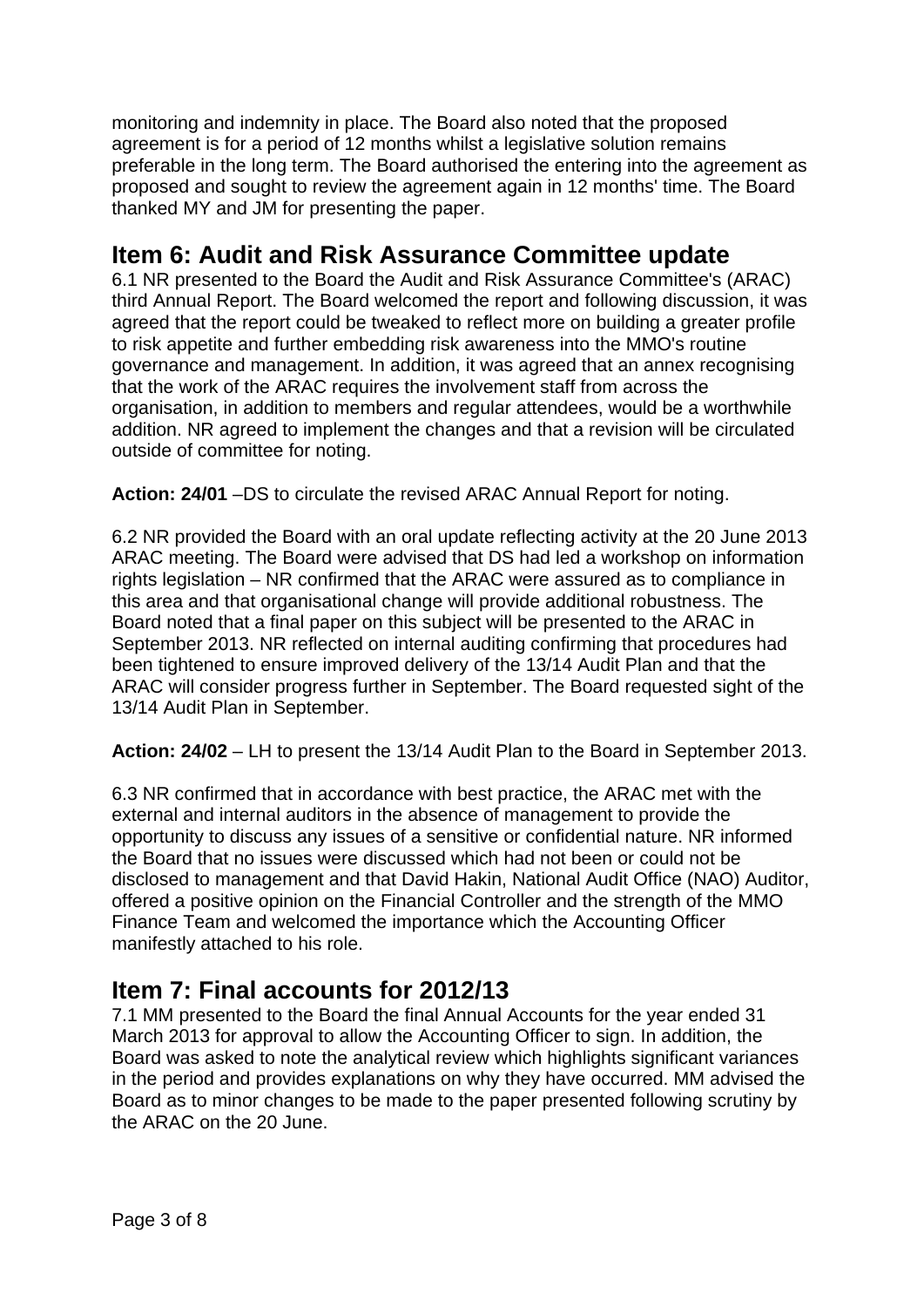7.2 MM confirmed that the audit of the accounts has been positive, with five minor observations that are neither material or require amendments to the original disclosure. Additionally, there were two management letter points which were not deemed to be significant. BC thanked MM for the paper and asked the Board to consider approval. The Board discussed the Annual Accounts noting feedback from the ARAC that the NAO had been highly complementary as to the quality of the information presented. After discussion, the Board approved the Annual Accounts for 2012/13.

### **Item 8: Final annual report for 2012/13**

8.1 MM presented to the Board the final Annual Report (including the Remuneration and Sustainability Report) for 2012/13 for approval. MM confirmed that this annual report has been written so as to bring more balance to how the MMO reports performance and risk, taking into account increased targets and measures, with greater alignment to those areas where risks have crystallised. In particular, there is more clarity and transparency of performance, supported by revising 2011/12 performance to reflect targets achieved in year but outside of planned timescales.

8.2 The Board reviewed and discussed the annual report suggesting enhancements to the foreword and presentation of the performance annex. In addition, JS highlighted a required change within the remuneration report in respect of dates of appointment for herself and DL. JC welcomed the suggestions and given their pertinent nature, he agreed that the changes will be made to the version to be signed in advance of being laid before Parliament. BC confirmed that the Board approved the annual report subject to the agreed changes.

#### **Item 9: Final governance statement for 2012/13**

9.1 MM presented to the Board the final governance statement for 2012/13. MM confirmed that no comments were received following audit by the NAO and that the audit completion report recognises no significant internal control weaknesses. MM advised the Board of a few minor changes following review by the ARAC and following discussion, the Board approved the Governance Statement for 2012/13.

#### **Item 10: End of year finance report**

10.1 MM presented to the Board a report detailing end of year financial performance as at 31 March 2013. MM confirmed that the MMO spent £30,995,000 in 2012/13 which is within 0.6% of the budget allocation and achieved the target set by the Board of 2%. MM asked the Board to note the information presented within the paper and the annexes: the Board discussed the paper, welcoming the detail and assurance as to the final end of year position following mid-year review.

10.2 NR confirmed to the Board that there is a plan in place to reconsider in year reporting with reflection on the concept of 'profit and loss' and the Board were asked to note that NR, MM and RT will meet shortly to discuss options for reporting on 13/14 in September. JC agreed that the suggestion that more clarity on financial performance with regards management of the European Fisheries Fund will feature in future reporting. The Board noted the final financial position of the MMO as at 31 March 2013 and thanked MM for presenting the paper.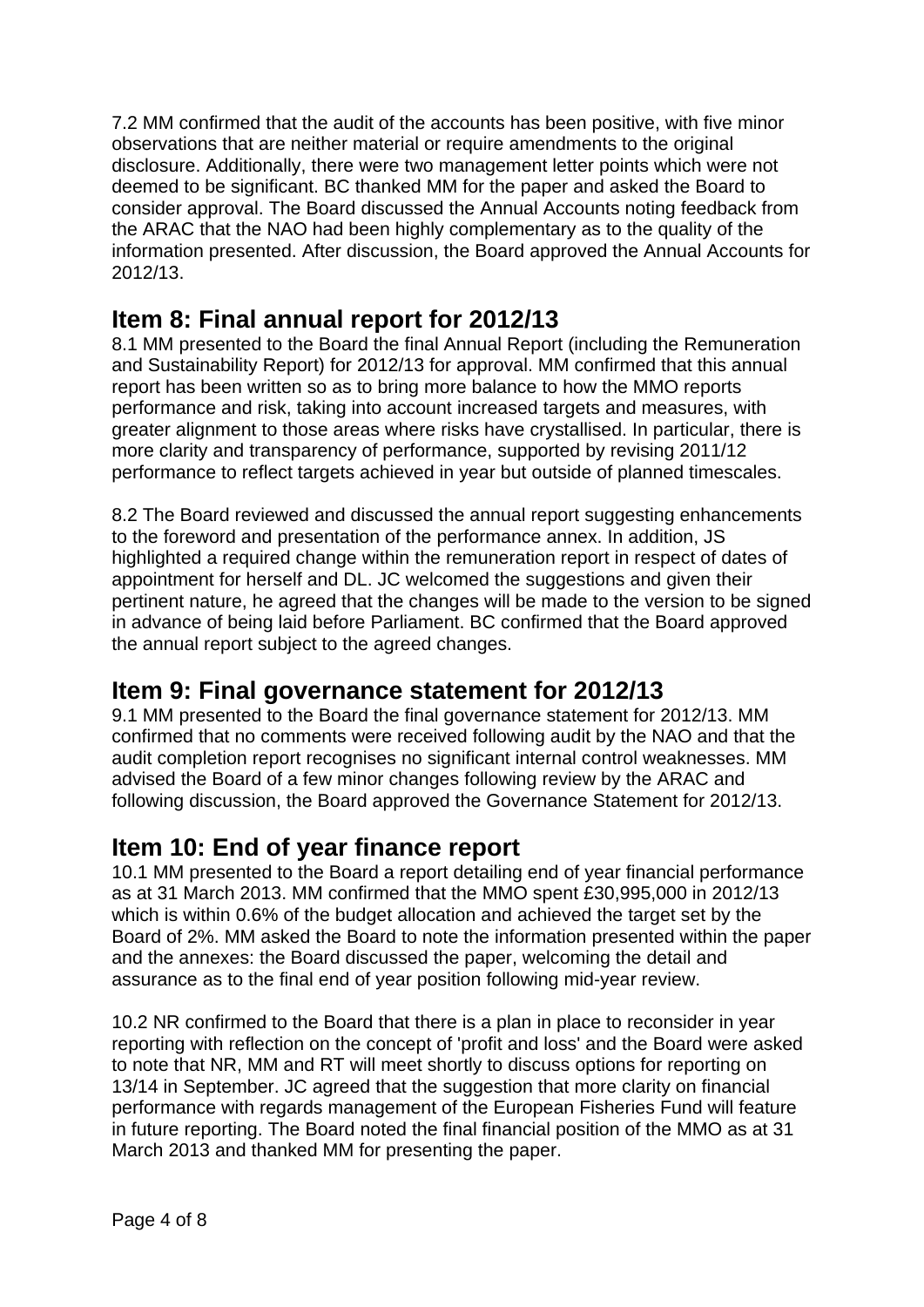### **Item 11: Health and safety report (including October 2012 to March 2013)**

11.1 JC presented to the Board a health and safety report including a report reflecting October 2012 to March 2013. JC introduced to the Board a Strategic Health and Safety Group which forms part of Defra's corporate governance structure, confirming that we are part of this with LH sitting on the group. JC also informed the Board that the MMO is seeking to achieve the Better Health at Work Award (BHAW) by the end of 2013 and that a zero-tolerance approach to violence and aggression towards MMO staff is regularly reinforced. The Board discussed the report noting that JC is working to ensure that near hits are reported and that this process should be as simple as possible. BC thanked JC for the report noting that JC will continue to Chair the Health and Safety Working Group and that the reporting of near hits is actively encouraged.

#### **Item 12: CEO report**

12.1 JC presented to the Board his CEO report asking the Board to consider the item detailing MMO cultural development. JC advised the Board that he considered the results of the staff survey to be poor and that he was commissioning an external review of the results of the last 3 years of the people survey together with the freeform comments. In addition this, the review will consider the last three years of the customer survey and the stakeholder survey together with the free-form comments alongside those of the "Ask The Executive" questions from the last year. JC advised that the results of this analysis will form the basis of the recommendations. The Board engaged with JC on this item noting JC's intention to implement significant cultural development within the MMO and the importance of follow through on proposed activities.

12.2 JC asked the Board to consider the item on organisational consistency. JC advised the Board that he wishes to focus effort on ensuring consistency in how we deliver our operational activities, such as how we handle procurement matters and the consistency of decision making in areas such as enforcement. The Board noted the item.

12.3 JC reflected on a 20 May 2013 adjournment debate called by Alison Seabeck MP which was heard in the House of Commons. The debate focused on concerns raised against the MMO in relation to the accuracy of reports published and our management of the limits on fishing effort for scallop fisheries. In addition, the debate considered transparency and staff conference spending. JC asked the Board to note the letter presented at annex 1 which was to John Robbs (Defra Director – Marine Programme and Natural Environment) which sought to respond to the debate. The Board welcomed the quality of the response. RT suggested that there would be value in targeted engagement in this matter.

12.4 JC talked to the Board about the management of the Western Waters effort regime touching upon the great deal of interest and scrutiny that this regime has attracted. The Board discussed the management and methodologies in place for the Western Waters effort regime including reporting effort uptake, and the Board noted the issues and JC's intention to continue working closely with the ARAC on this issue in the lead to publishing his findings once all strands of his review are finalised.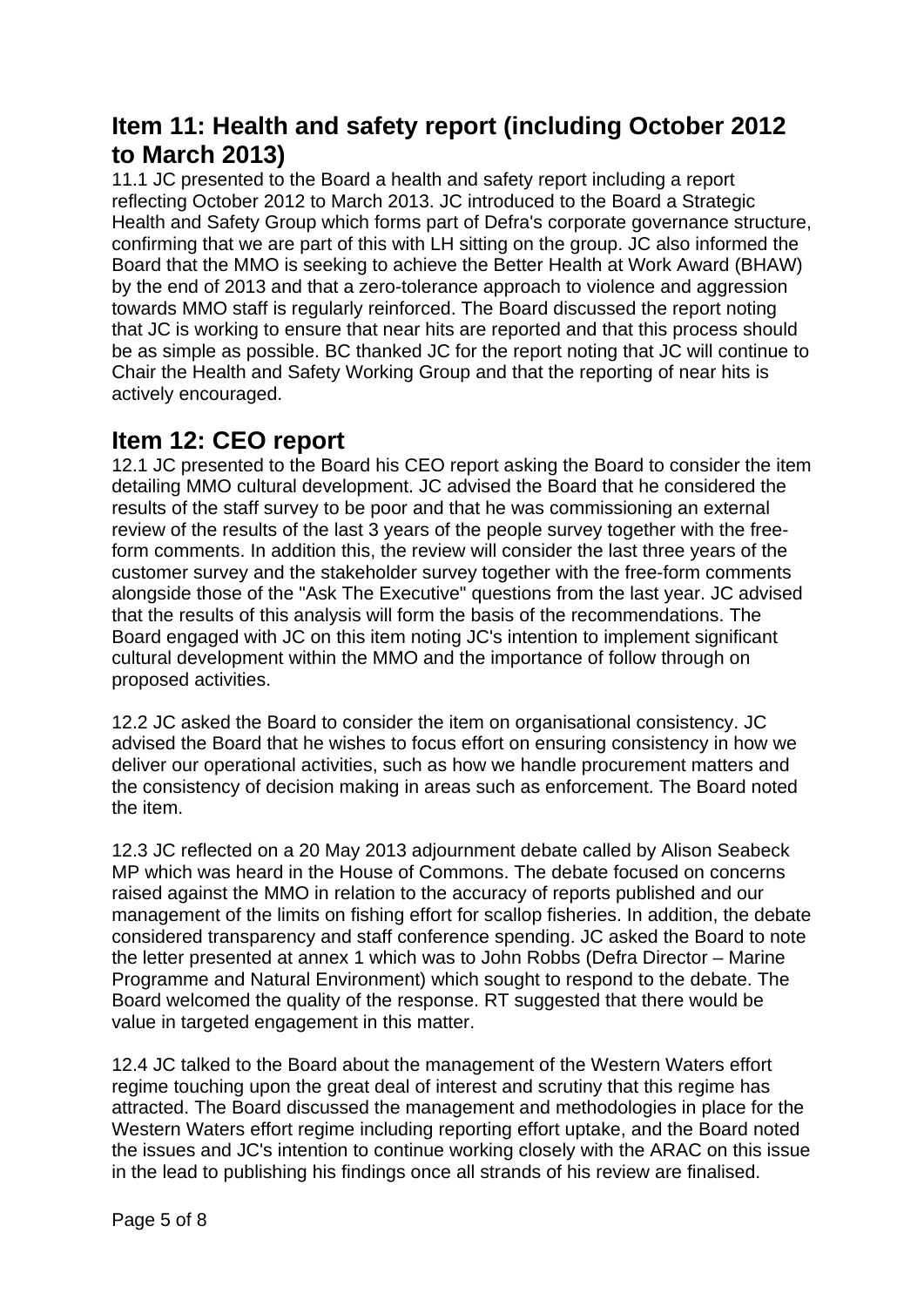12.5 JC introduced an item reflecting on budget pressures asking the Board the note the large degree of uncertainty at present and to take assurance that steps set out at the 9 May Corporate Plan workshop to reduce the MMO cost base, in line with assumptions, are underway.

### **Item 13: Operations delivery overview**

13.1 SB introduced to the Board an update from the Marine Development Directorate. SB confirmed that the draft East marine plans and supporting documents were submitted to Defra for approval to proceed to public consultation on the 31 May 2013 and that the minister had been briefed on the Monday 24 June. Work continues to develop the South Inshore and South Offshore marine plans. SB asked the Board to note additional updates on licensing performance, the fees and charges revision, coordinating regulation, the licensing internal audit report and notable licensing cases. The Board discussed the updates and thanked SB for the paper.

13.2 AB presented to the Board a paper reflecting activity within the Operations Directorate. AB asked the Board to note that there will be considerable change to the way in which compliance and enforcement activity is reported. The focus will shift away from inspection hit rates and will gradually move to a multi layered approach where we will move clearly report the critical inputs and outputs of compliance and enforcement activity. The Board discussed the paper discussing improvements made in respect of data entry and progress made with the on board deployment of electronic logbooks to the fleet and noted that all over-15 metres vessels are now electronic log only. AB also touched upon Common Fisheries Policy reform and the sale of bluefin tuna. The Board thanked AB for the update.

#### **Item 14: Corporate performance report**

14.1 LH presented to the Board the corporate performance report. LH introduced to the Board the new performance reporting dashboards which draw together the key performance indicators and key steps with the key operational risks and financial information for each strategic outcome detailed. The Board discussed the report and recognised its value as a management tool. However the Board suggested strengthening the reporting by offering a cover paper setting out key messages together with clear linkages back into other reporting mechanisms presented to the Board such as the directorate reports. JC confirmed that the feedback was welcome and that the reporting will evolve in readiness for September's Board meeting.

14.2 CC asked the Board to consider the timetable for production of the 2014/17 Corporate Plan. The Board noted the timetable and that the Board will be asked to give consideration to strategic context in September. The Board noted that a special session to assess budgetary impacts may be called in advance of September's session should it be warranted.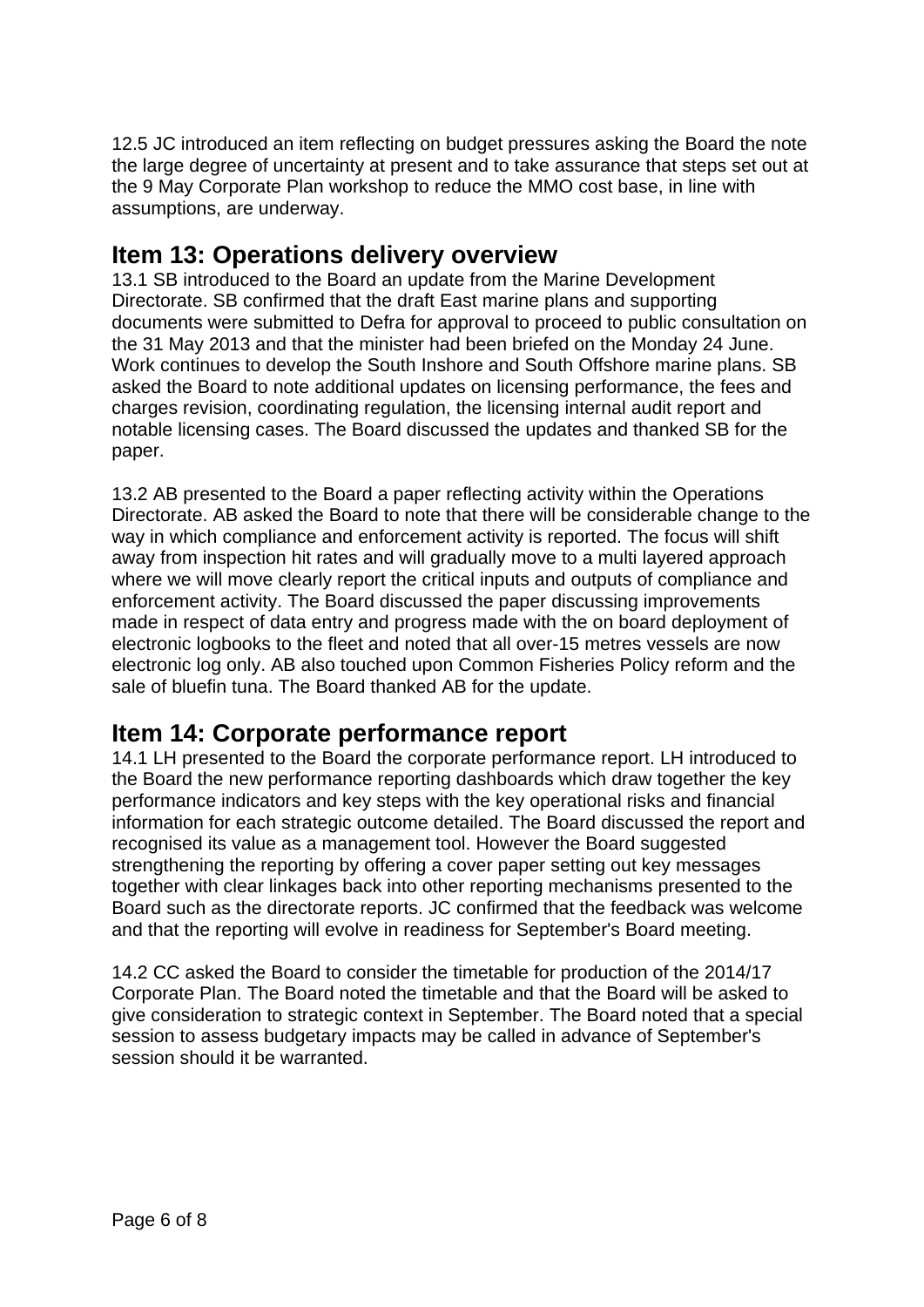### **Item 15: 2013 Survey results: customer satisfaction and people survey**

15.1 CC introduced to the Board a paper detailing the results of the 2013 People Survey and Customer Survey. CC focused on the results of the 2013 Customer Survey confirming that the results demonstrate a positive trend in that overall customer satisfaction has increased by 6% on the previous year, meeting the target of 70%. However, work to build upon the results is underway which includes a piece of work analysing the last three years results of the customer survey including freeform comments. In addition, heads of function will be engaged in this work together with close working with partners from across the network to gather insight. The Board confirmed satisfaction with the results and noted that the work underway, together with a number of priority actions identified as a response to the customer survey ratings, represented good progressive actions.

#### **Item 16: 2013 Organisational Development Programme**

16.1 CC introduced to the Board a paper that updated the Board on the implementation of a 2013 Organisational Development Programme following Board discussion at the 9 May Corporate Plan workshop. The Board were advised that a phase 1 work stream will achieve savings required by 2014/15 by restructuring the Evidence, Data and Knowledge Management function including the formation of an Information Management Team, an assessment of the function and form of IT and Programme Management Office and the Stakeholder and Communications Teams. In addition, this will be supplemented by the recruitment pause and reviews of key contracts. CC advised the Board that these activities will be supported by enabling work streams which will include HR, communications, governance, finance and procurement and development work streams. CC informed the Board that the programme will also reflect external drivers such as budget decisions, triennial review, Strategic Alignment and civil service reform. The Board discussed the update noting that phase 2 work streams will deliver the savings required by 2015/16 and that business cases will support work stream delivery.

#### **Item 17: Engagement overview**

17.1 Due to time constraints, it was agreed that this item would feature in September's meeting.

#### **Item 18: Forward look**

18.1 BC asked the Board to note and provide comment on the contents of the Board and committee forward look paper. The Board noted that a members' meeting will take place on the 3 July in Newcastle and that an item on the strategy for the delivery of the European and Maritime Fisheries Fund will feature on the agenda for the meeting in November 2013.

#### **Item 19: Next meeting (18 September 2013)**

BC confirmed that the next meeting of the MMO Board will take place on 18 September 2013.